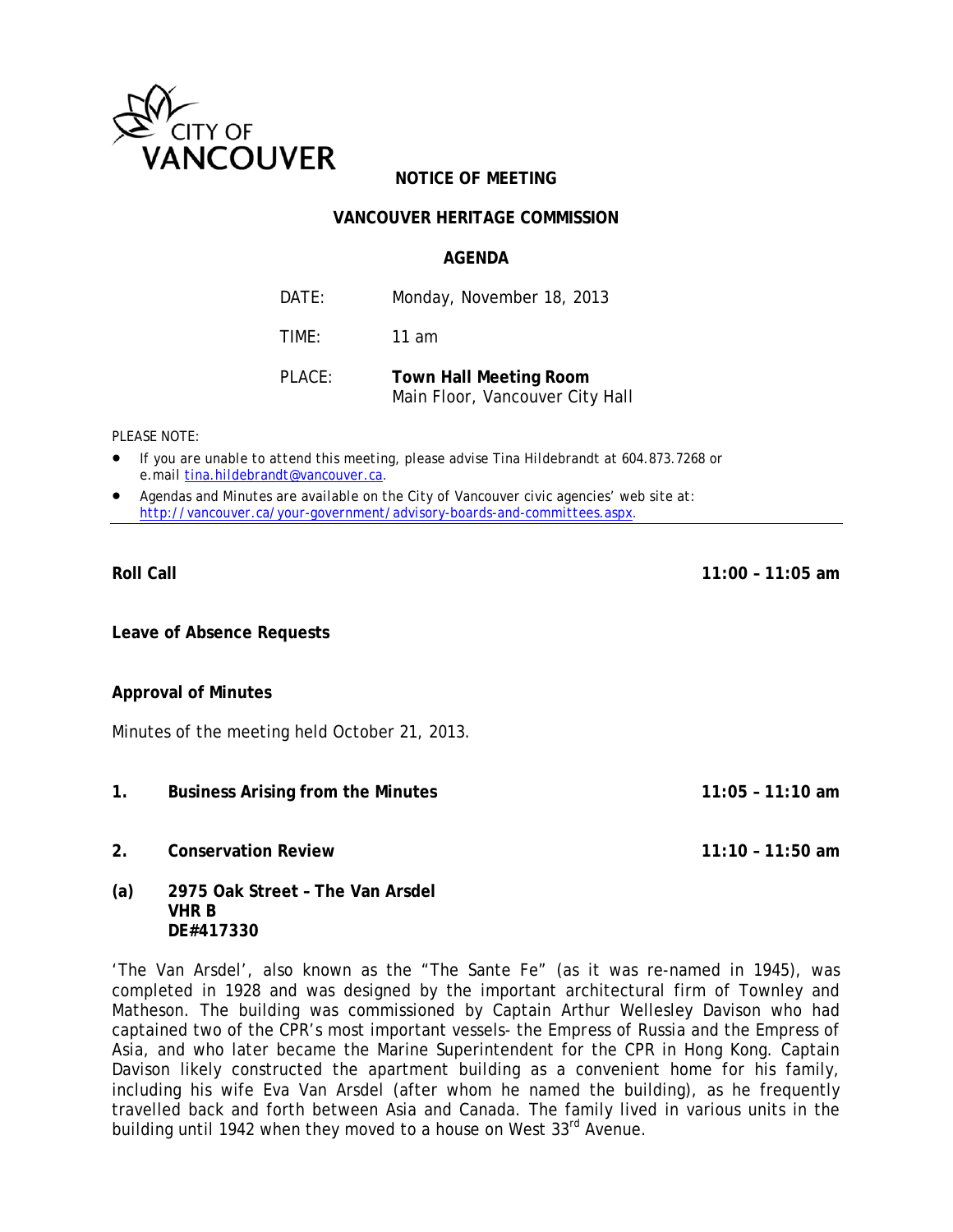The building is a striking example of the Period Revival style which was popular during the 1920s and 1930s. Equally striking is that, with the exception of the windows and the lanterns on the pillars at the entrance, most of the original features of the building have survived. The structure of the building consists of a concrete shell with a heavy timber interior frame. A shallow but wide original garage existed on the site until recently.

The site is located in an area zoned RM-3 which permits medium density towers "outright" (i.e. without discretionary approvals required). A summary is provided below:

| Item                | Existing           | Permitted or Required | Proposed                   |  |
|---------------------|--------------------|-----------------------|----------------------------|--|
| Overall Floor Space | 1.2 FSR            | Up to 1.9 FSR         | 2.8 FSR                    |  |
| Ratio (FSR)         | $(14,000$ sq. ft.) | $(23, 780$ sq. ft.)   | $(34.883 \text{ sq. ft.})$ |  |
|                     |                    |                       | 50% over permitted         |  |
| Dwelling Units      |                    | N/A                   | 50                         |  |
| Off-street parking  | Not known          | 20 minimum            | 25                         |  |
| spaces              |                    |                       |                            |  |
| Height              | 40 feet            | 120 feet maximum      | 112.17 feet                |  |

#### **Zoning and Parking Summary Site Area: 12,489 sq. ft.**

Options to add to the building and or construct infill at the rear of the site were explored with the developer as well as the previous owner. It was concluded that retention of the internal structure, at least in whole, was not viable. The current proposal seeks to retain the south and east facades and develop a parking underground and an eleven storey apartment. The entire project will be comprised of residential rental units. The zoning permits towers of the height proposed. The proposed density is 2.8 FSR which is 50% over the permitted density. A preliminary Real Estate proforma analysis was completed which suggested that approximately 2.65 FSR could be financially supported, subject to final refinement/ analysis. The higher value will be looked at as part of the application review.

Due to timing issues related to the review of the application, the SoS is to be reviewed at the November 18, 2013, Commission meeting as opposed to being reviewed by the Sub-Committee ahead of time.

Issues:

| (i)<br>(ii)  | SoS, Conservation Plan; and<br>Overall scheme and compatibility of new development.                                                                                                                                                                                        |
|--------------|----------------------------------------------------------------------------------------------------------------------------------------------------------------------------------------------------------------------------------------------------------------------------|
| Applicant:   | Donald Luxton, Donald Luxton & Associates<br>Kevin Hoffman, Aquilini Development & Construction Inc.<br>Mark Mazzone, Acquilini Development & Construction Inc.<br>Nick Bevanda, CEI Architecture Planning Interiors<br>Robert Cesnik, CEI Architecture Planning Interiors |
| Attachments: | Statements of Significance, Conservation Plan, and drawings                                                                                                                                                                                                                |
| Staff:       | James Boldt, Heritage Planner                                                                                                                                                                                                                                              |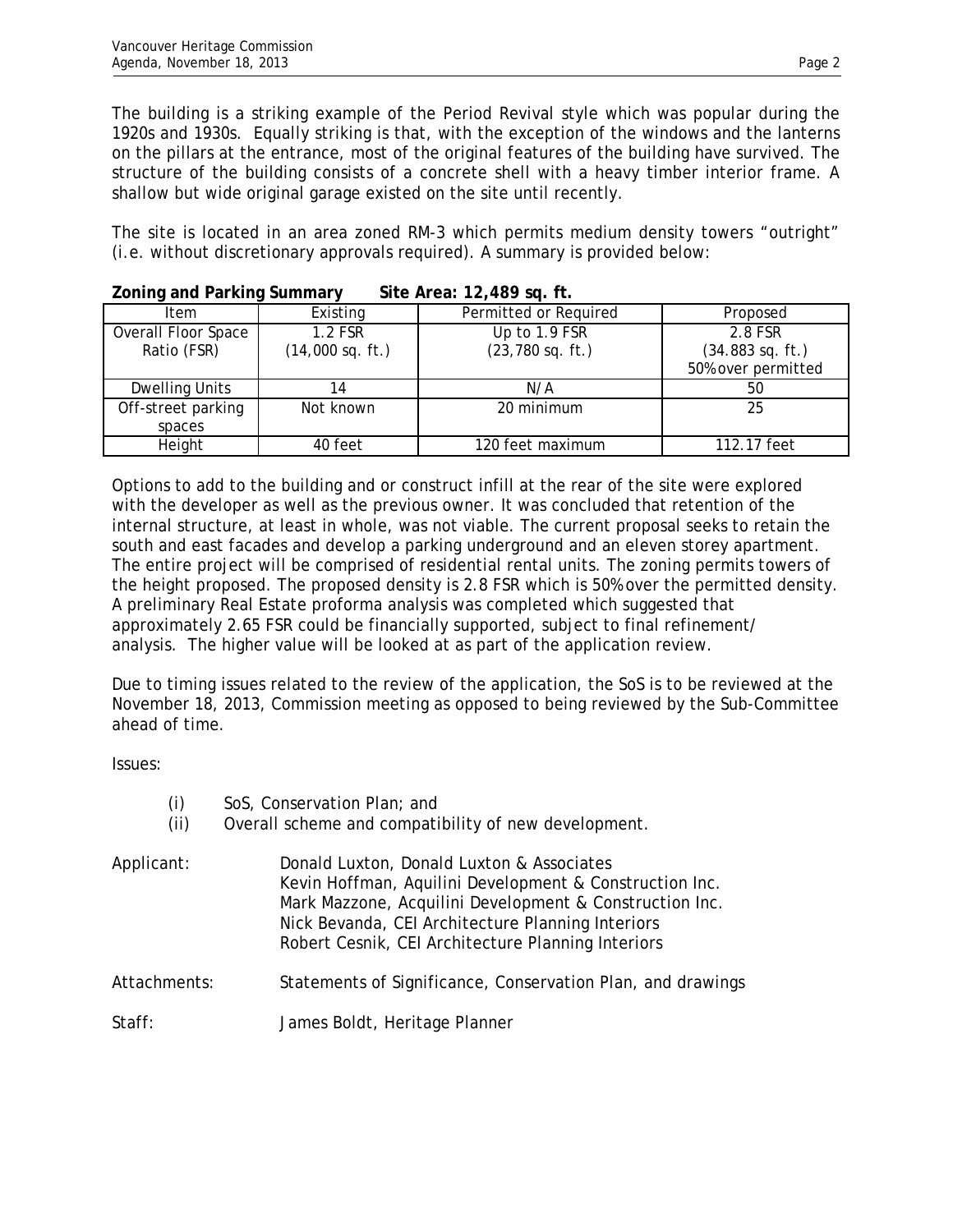## **3. 2550 West 10th Avenue – Kitsilano Secondary School 11:50 – 12:20 pm VHR B**

Staff and the Heritage Consultant will provide an update on the application for the seismic mitigation project at Kitsilano Secondary School. As background, on September 10, 2012, the Vancouver Heritage Commission reviewed the Conservation Plan submitted for the RFP and resolved the following:

THAT the Vancouver Heritage Commission supports the Conservation Plan for Kitsilano Secondary School, with particular reference to the rehabilitation strategy for the existing windows, the salvaging and reuse of interior features and notes the significance of such existing design features as the north corridor.

FURTHER THAT the Commission supports the three options as presented in the Conservation Plan for a strategy for a sensitive transition between the old and new buildings.

FURTHER THAT the Commission supports and commends the Landscape Conservation Plan as presented at the September 10, 2012, meeting.

Reduced packages are provided for reference. Staff will bring a couple RFP packages for reference. No resolutions are being sought by staff (this review is for information only), although Commission may wish to bring forward motions related to the project if the Commission so desires. The application is to be referred to the Director of Planning for approval. Council approval is not required.

Attachments: Heritage conservation implementation plan and reduced drawings.

Heritage Consultant: Don Luxton

Staff: James Boldt, Heritage Group

## **4. Downtown Eastside (DTES) 12:20 – 1:00 pm Local Area Planning Program (LAPP)**

Tom Wanklin, DTES Senior Planner, will provide an update on the DTES LAPP process, as follows:

- Brief overview of the progress and timelines going forward
- Overview of the major directions proposed in the LAPP
- Brief presentation of the main Heritage proposals
- Questions for clarity and discussion

Staff will be in attendance to offer additional information and answer related questions.

Staff: Tom Wanklin, Senior DTES Planner Wesley Joe, DTES Planner Zlatan Jankovic, Heritage Planner